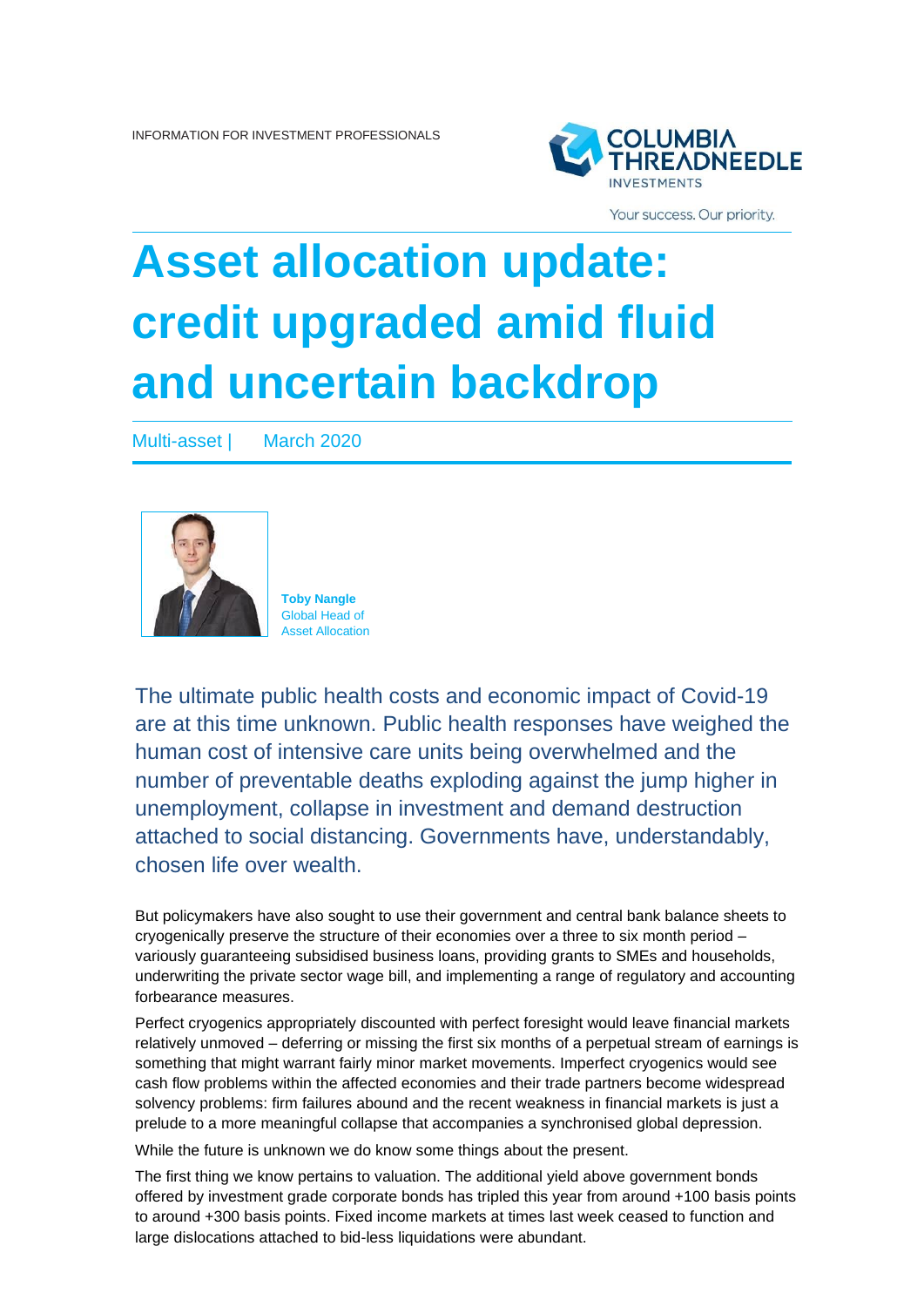It was not uncommon to see long-dated investment grade bonds drop ten points one day, then ten points the next; the most important news came in the form of the lack of market depth and the pressure from the seller to raise funds. Backing out what might be priced into market spreads leaves us with an estimate that the market is compensating investors for a c.25% cumulative default rate versus the c.0.5% that typifies investment grade corporate credit. In high yield and emerging market debt we have seen meaningful spread widening and huge negative return numbers and high yield corporate spreads compensate for a c.42% cumulative default rate. These default rates far exceed the maximums so far recorded in any period over the last century. Equity markets have swooned, but have remained functioning, and despite the falls in prices they have outperformed the kind of performance implied by fixed income market movements.

#### **Policy**

The second thing we know pertains to policy response. A large fiscal package can cure Covid-19 no more than can a cut in interest rates, the resumption of quantitative easing, daily foreign exchange US dollar swap auctions, or the alphabet soup of liquidity supports from central banks. But these fiscal and monetary programmes can address and ultimately resolve the dislocation seen in fixed income markets. A central bank controls the money supply and can – with enough will – buy every asset in an economy with newly created reserves. While central banks cannot cure the virus, nor might they be able to deliver perfect cryogenics to the economy at large, they do have ultimate control over whether the acute fixed income market dislocations are allowed to throw the financial system into disarray and deliver a second Global Financial Crisis. And they have announced actions of mindboggling magnitude and with stunning speed.

The third thing we know is that the shock to economic activity is going to be enormously large in the short run as sectors of the economy simply shut down. It is not clear yet whether attempts at cryogenics will succeed. As such, the sort of leading economic indicators that we look to have little meaning and feel extremely lagging. Analyst estimates of company earnings have not fallen with the magnitude that our colleagues across the investment department are looking for, but nor are analyst estimates for 2020 seen as important data points – what matters is how the world emerges in 2021-22.

### What are we doing with these understandings?

Safely tucked behind screens, portfolio managers talk about "the fog of war" in times of meaningful uncertainty. The phrase resonates, but with real threat to human life all around it sounds flippant. Instead we proceed tentatively based on how we understand the world to have changed, and how financial markets have priced it to evolve. We continue to characterise the Covid-19 pandemic as a serious but temporary shock, and understand that while policymakers will not be able to deliver perfect cryogenics, they have demonstrated a determination to cap discount rates on financial assets and so prevent the public health crisis metastasize into a global financial crisis.

So today we upgraded investment grade credit from neutral to favour, and we also upgraded our Prospective Return to Risk (PRR) score from neutral to favour. All else equal, we will be deploying more portfolio risk with the view that this risk will be compensated with super-normal returns over the next 12 to 18 months. But the situation remains fluid.

As fixed income markets have become dislocated so the absolute volatility of their returns have risen, and the correlation of their returns has shifted higher versus other risk assets such as equities. As such, portfolios with exposure to corporate credit have seen the risk contribution of these credit exposures jump higher, and their aggregate level of portfolio risk jump higher.